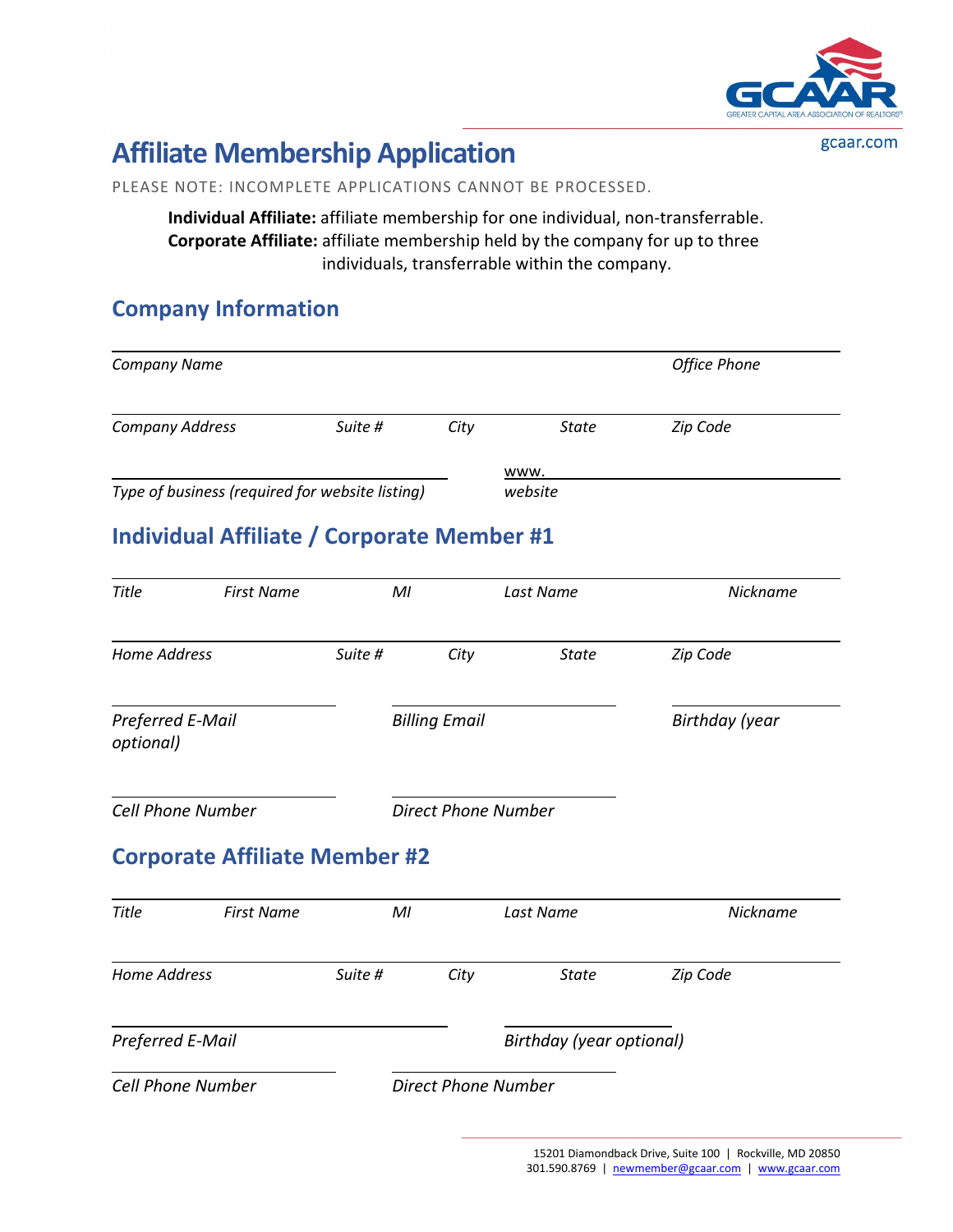

### **Corporate Affiliate Member #3**

| Title                    | <b>First Name</b> | MI      |                            | Last Name                | <b>Nickname</b> |
|--------------------------|-------------------|---------|----------------------------|--------------------------|-----------------|
| Home Address             |                   | Suite # | City                       | State                    | Zip Code        |
| Preferred E-Mail         |                   |         |                            | Birthday (year optional) |                 |
| <b>Cell Phone Number</b> |                   |         | <b>Direct Phone Number</b> |                          |                 |

### **SentriLock Card Services**

GCAAR offers Affiliate members (only for appraisers, home inspectors, pest control specialists and radon inspectors) a limited access Sentrilock card. The card requires that users contact the listing agent prior for a CBS code prior to entering the property. SentriLock Cards are assigned to a member and cannot be transferred or reassigned.

Will you need a SentriLock card?

| Individual Affiliate / Corporate Member #1 | $ $   YES  | $\vert$ $\vert$ NO |
|--------------------------------------------|------------|--------------------|
| Corporate Member #2                        | $\Box$ YES | $\Box$ NO          |
| Corporate Member #3                        | $\Box$ YES | $\Box$ NO          |

### **Certification**

I hereby certify that the foregoing information furnished by me is true and correct, and I agree that failure to provide complete and accurate information as requested, or any misstatement of fact, shall be grounds for revocation of my membership if granted. I further agree that, if accepted for membership in the Association, I shall pay the fees and dues as from time to time established. NOTE: Payments to the Association of REALTORS® are not deductible as charitable contributions. Such payments may, however, be deductible as an ordinary and necessary business expense. No refunds shall be extended, however corporate affiliate memberships can be transferred to individuals within the same company.

I irrevocably waive all claims against the association or any employees, officers, directors or members for any act or omission in connection with the business of the association, including the interpretation and/or application of the Bylaws, Policies and Procedures of the association and the acceptance of or failure to accept, advance, suspend, expel or discipline me as a member of the association.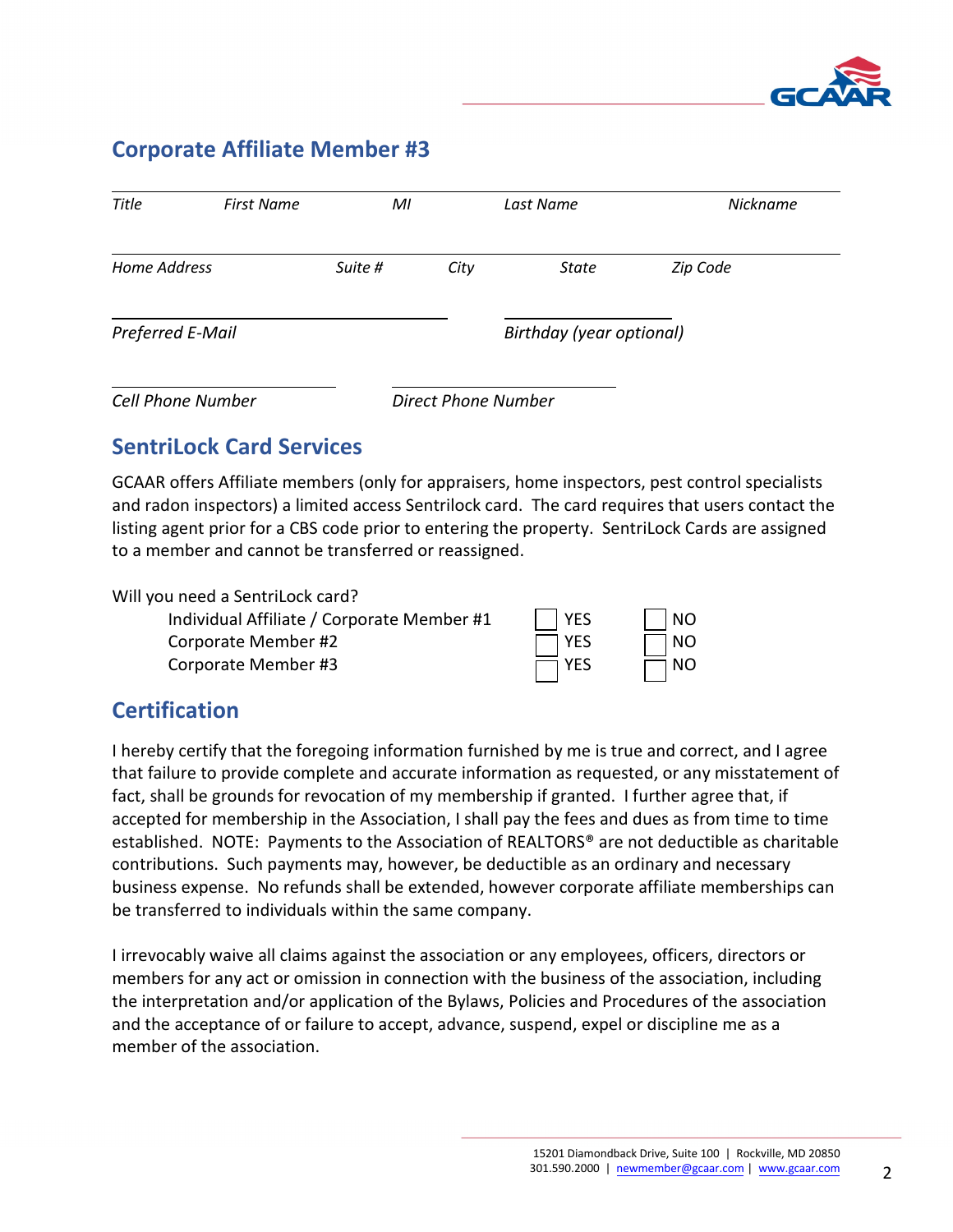

I understand that the Greater Capital Area Association of REALTORS® may terminate my membership if this application contains misrepresentations or I fail or refuse to comply with the conditions of membership as stated in the Bylaws, Policies and Procedures and Regulations of this association. I also understand GCAAR's Forms Library is to be utilized by Attorney Affiliates solely when they are working on transactions involving REALTORS®. Further I agree that if I resign or am terminated from membership with any outstanding dues and fees, the Board of Directors may condition renewal or reinstatement of membership upon my payment of said fees.

By signing below, I consent that the Association may contact me at the specified address, telephone numbers, email address or other means of communication available. This consent applies to changes in contact information that may be provided by me to the Association in the future. This consent recognizes that certain state and federal laws may place limits on communications that I am waiving to receive all communications as part of my membership.

#### **Application by**

*Signature Name Printed Date*

*Company Name*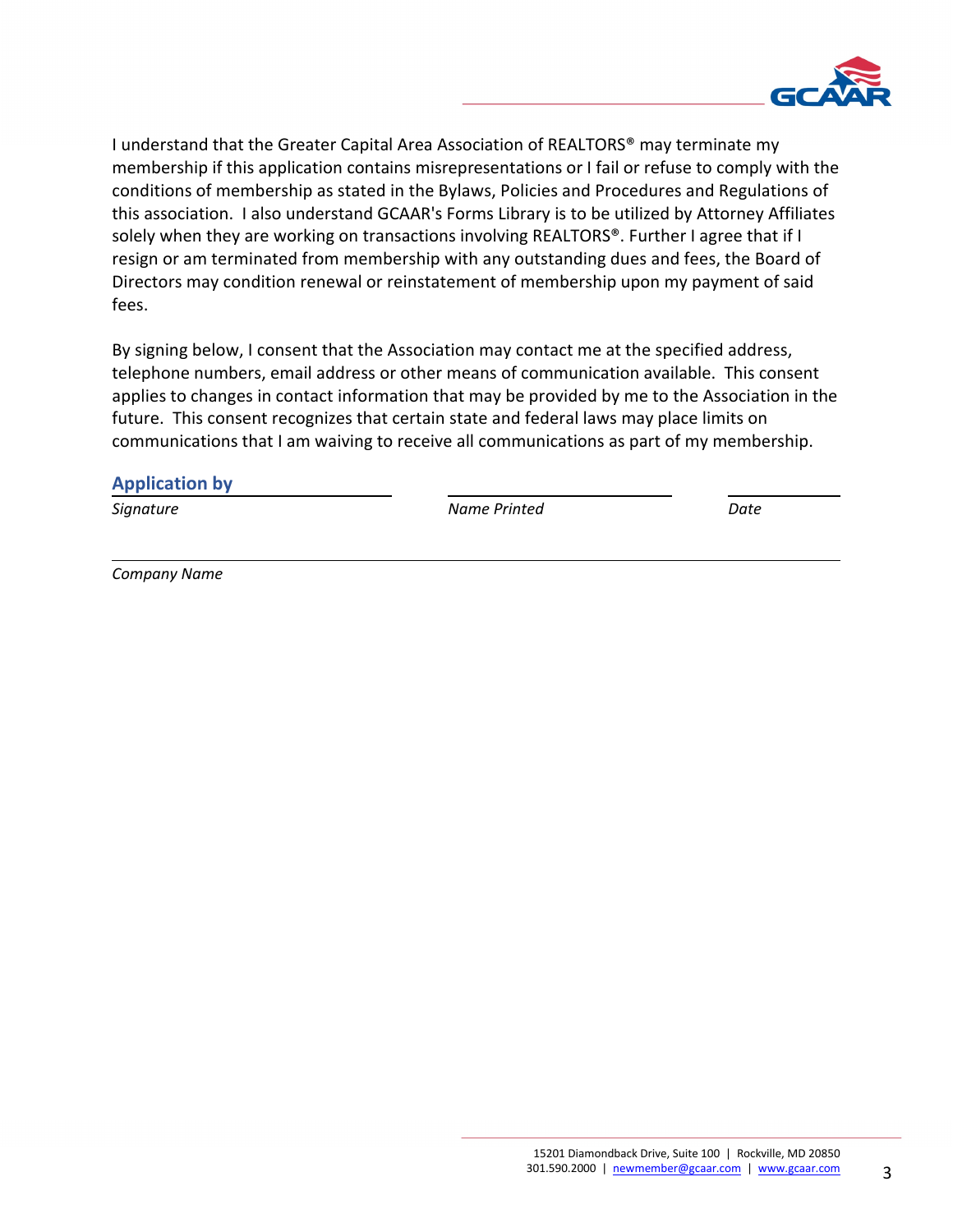

gcaar.com

## **Affiliate Membership Dues and Fees**

Individual / Corporate Affiliate

Individual Affiliate Memberships are held by individuals and cannot be transferred. Corporate Affiliate Memberships allow up to three members that can be transferred to other individuals within the same company.

### **2022 Dues (July 2022 – December 2022)**

|                        | <b>Individual</b> | Corporate |
|------------------------|-------------------|-----------|
| <b>Application Fee</b> | 50.00             | 100.00    |
| <b>GCAAR Dues</b>      | 80.00             | 175.00    |
| <b>RPAC</b>            | 50.00+            | 50.00+    |
| <b>Total</b>           | \$180.00          | \$325.00  |

NOTE: annual dues are invoiced typically in October and due by November 30<sup>th</sup> of the preceding year. (i.e. 2023 annual dues invoice will be due by November 30, 2022.)

### **Method of Payment**

Check # is enclosed in the amount of , payable to GCAAR.

Credit card (American Express, Discover Card, MasterCard, or Visa)

| <b>Card Number</b>                            | Exp Date     | V-code |  |
|-----------------------------------------------|--------------|--------|--|
| I authorize GCAAR to charge my credit card \$ |              |        |  |
| Signature                                     | Name Printed | Date   |  |

**Membership in GCAAR is held by individuals, not companies. Membership benefits therefore, cannot be transferred to other individuals within the same company or public agency. All dues and fees are non-refundable. All payments must be received with the proper completed application.** 

† RPAC Contributions are not deductible for Federal income tax purposes. Contributions to RPAC are voluntary and are used for political purposes. You may contribute more or less than the suggested amount. You may refuse to contribute without reprisal and the National Association of REALTOR® or any of its state or local associations will not favor or disfavor any members because of the amount contributed. 70% of each contribution is used by your state PAC to support state and local political candidates. Until your state PAC reaches its RPAC goal, 30% is sent to National RPAC to support federal candidates and is charged against your limits under 52 U.S.C. 30116. After the state RPAC reaches its RPAC goal, it may elect to retain your entire contribution for use in supporting state and local candidates.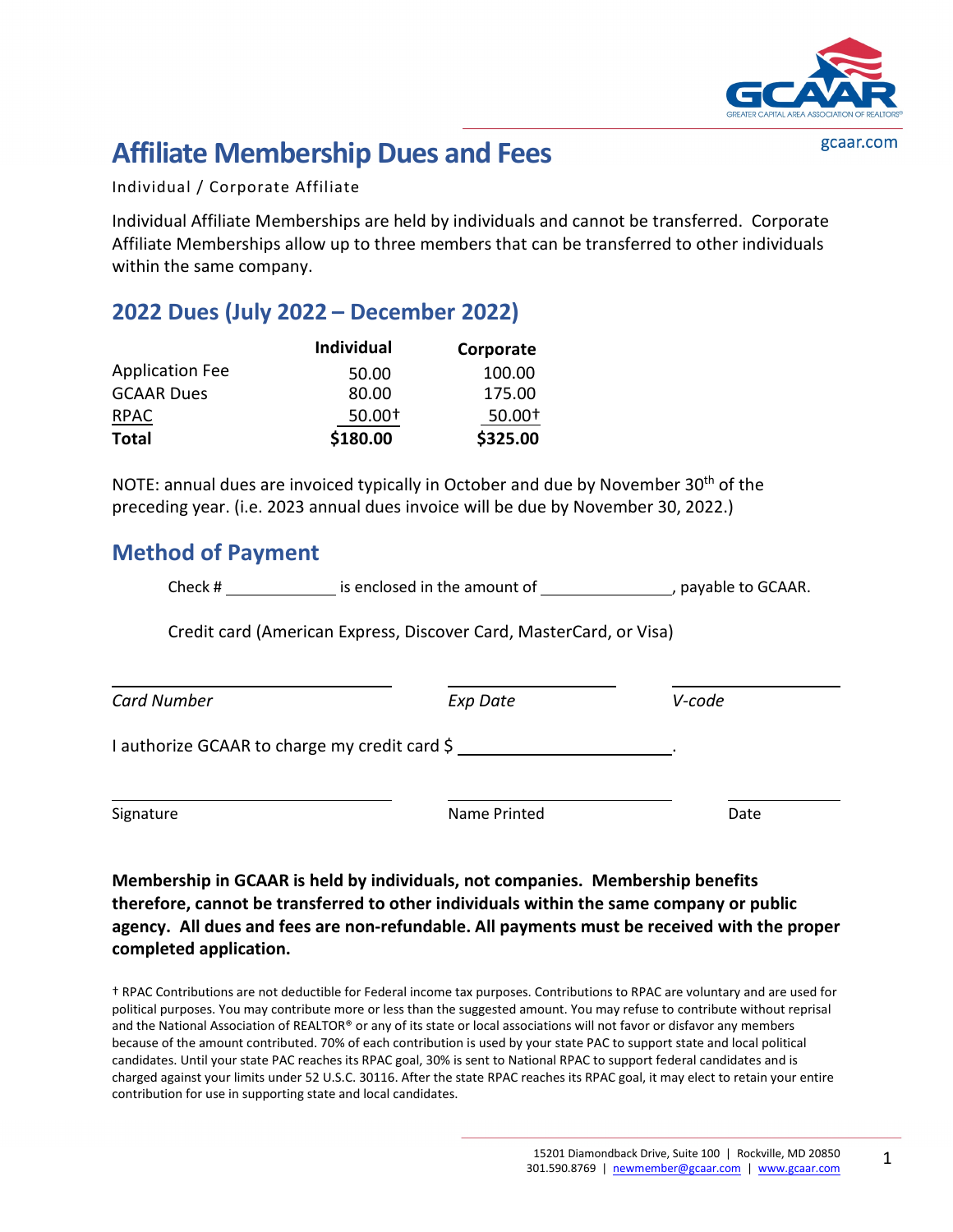

### **GCAAR affiliate connect form**

As a GCAAR affiliate member, you are very important to us. Therefore, we'd like to gather some information from you so that we can help you gain more visibility among the rest of our members via our GCAAR communication channels throughout.

Please complete the information below and return your completed form to newmember@gcaar.com.

**With your completed form, please also send us your company logo, a graphic and/or a picture that you'd like for us to use in our promotions about you.** By supplying this picture, you consent to its use on GCAAR social media platforms, on gcaar.com and in other GCAAR communication channels. Please ensure the image is in either JPG or PNG format.

- 1. Your company website URL:
- 2. Your company's social media handles (please include all you would like to be tagged on):

| 3. What industry best describes your business? |                     |  |                                                                             |                 |
|------------------------------------------------|---------------------|--|-----------------------------------------------------------------------------|-----------------|
| Attorney                                       | $\vert$ Inspections |  | Mortgage company                                                            | Moving services |
| Pest control                                   |                     |  | $\sqrt{\phantom{a}}$ Settlement company $\sqrt{\phantom{a}}$ Tax consultant | Title company   |
| Other (please specify):                        |                     |  |                                                                             |                 |

4. Please provide a short description (1-2 sentences) about what your company does and what sets it apart. This information will be used in GCAAR communications, so make sure to include what you want GCAAR members to know about you and/or your company. *Note: GCAAR reserves the right to edit submissions.*